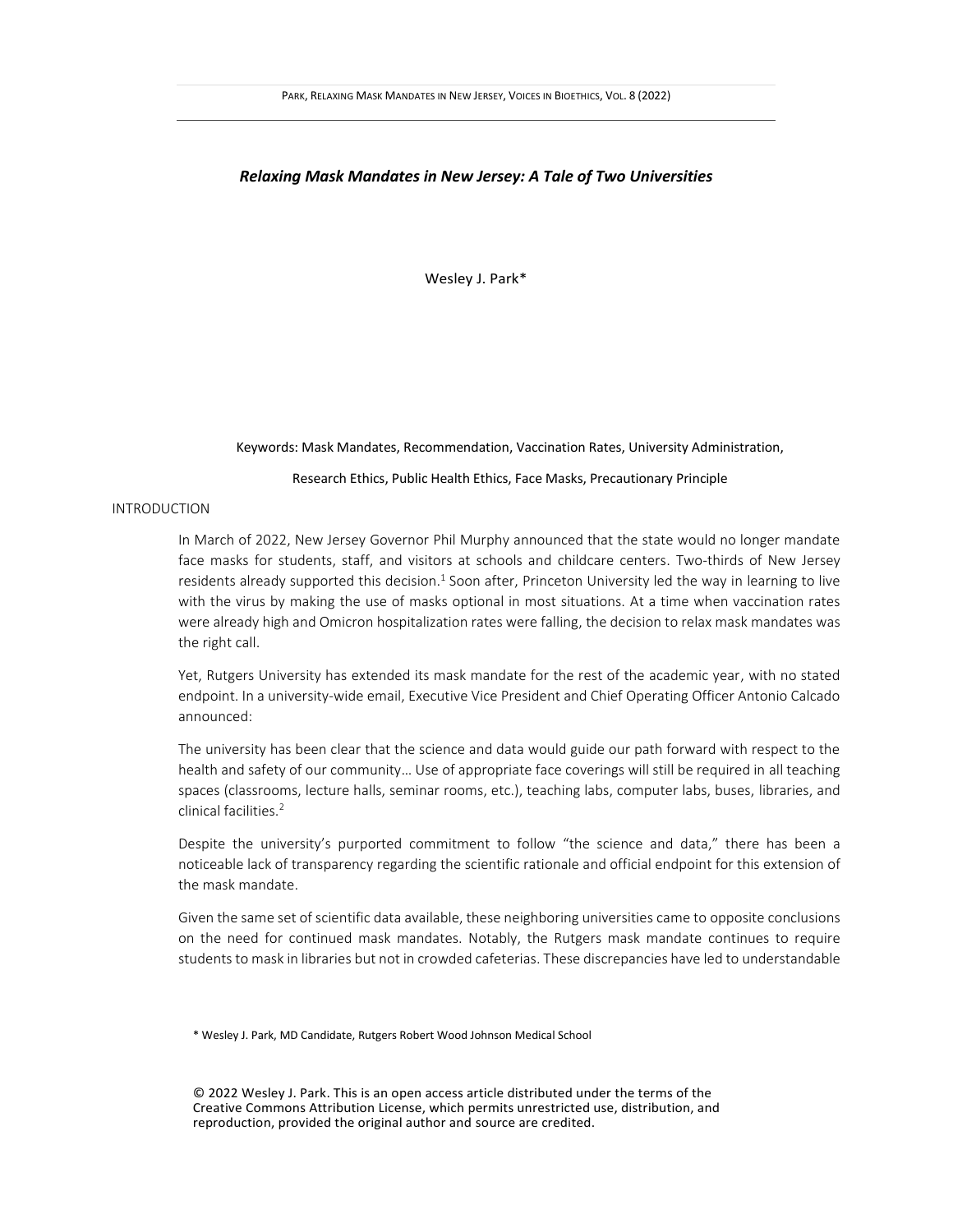frustration among members of the Rutgers community. In response, the Rutgers student newspaper objects to "the sense of optics" and "the lack of clear communication," resulting in "confusion," arguing that the university administration "needs to be more transparent" and "must communicate and explain the policy changes more effectively."<sup>3</sup> At a time when trust in public health institutions is at an all-time low, Ava Kamb warns that a lack of transparent messaging can reduce public trust even further.<sup>4</sup> Instead, Kamb argues that public health mandates should use the least restrictive means necessary in order to promote health *and* civil liberties at the same time.

The ethical question is whether university mask mandates should be relaxed. I argue that the use of face masks by healthy individuals has uncertain benefits, which potential harms may outweigh, and should therefore be voluntary.

# ANALYSIS

Rutgers intends "the science and data" to guide its path forward. As such, it is worth revisiting the controversial science behind mask mandates. From 2019 to 2020, systematic reviews by the World Health Organization (WHO) and Cochrane Acute Respiratory Infections concluded that the use of face masks by healthy individuals in the community lacks effectiveness in reducing viral transmission based on moderatequality evidence. <sup>5</sup> Neither study concerned COVID-19 specifically. Since then, the only two randomized controlled trials of face masks published during the pandemic found little to no benefit.<sup>6</sup> Yet, the Centers for Disease Control and Prevention (CDC) cite many observational and modeling studies (based on empirical assumptions) which suggest that community masking is beneficial.<sup>7</sup> These studies support a larger benefit associated with masking, but they use less reliable research methods. Based on these non-randomized data and mechanistic plausibility, WHO's current position is also supportive of community masking recommendations. But without high-quality evidence, it is difficult to justify a requirement rather than a recommendation.

It may be useful to draw an ethical distinction between a recommendation and a mandate in public health. A public health recommendation does not generally undermine individual autonomy because individuals have the choice to follow the recommendation. I argue that recommendations may be justified by a lower standard of proof or a lesser expected benefit precisely because they do not violate individual autonomy. On the other hand, a public health mandate demands compliance using the threat of penalty. To ethically justify an infringement of autonomy, strong evidence that demonstrates a significant health benefit should support a public health mandate. While the recommendation to use masks in accordance with personal preference may be a reasonable precaution—particularly for vulnerable individuals—the higher standards of evidence and benefit that would ethically justify mask mandates have not been met.

Notwithstanding, one might argue the precautionary principle justifies mask mandates. For example, Chinese CDC Director-General George Gao, medical researcher Trisha Greenhalgh, and others espouse such a view.<sup>8</sup> The precautionary principle holds that it is better to be safe than sorry. In the context of COVID-19, the principle has been used to advocate for public health measures which lack high-quality evidence. Accordingly, it might be thought that it is safer to implement potentially ineffective mask mandates than to risk forgoing a lifesaving benefit. Yet, the precautionary principle is an ill-defined concept that is philosophically problematic. Health economist Jay Bhattacharya and epidemiologist Sunetra Gupta argue that the precautionary principle cuts both ways because a public health mandate without highquality evidence has both potential benefits *and* potential harms. 9 If the precautionary principle can justify implementing mask mandates due to the risk of forgoing possible benefit, then it might also be able to justify not implementing mask mandates due to the risk of potential harm caused by the intervention.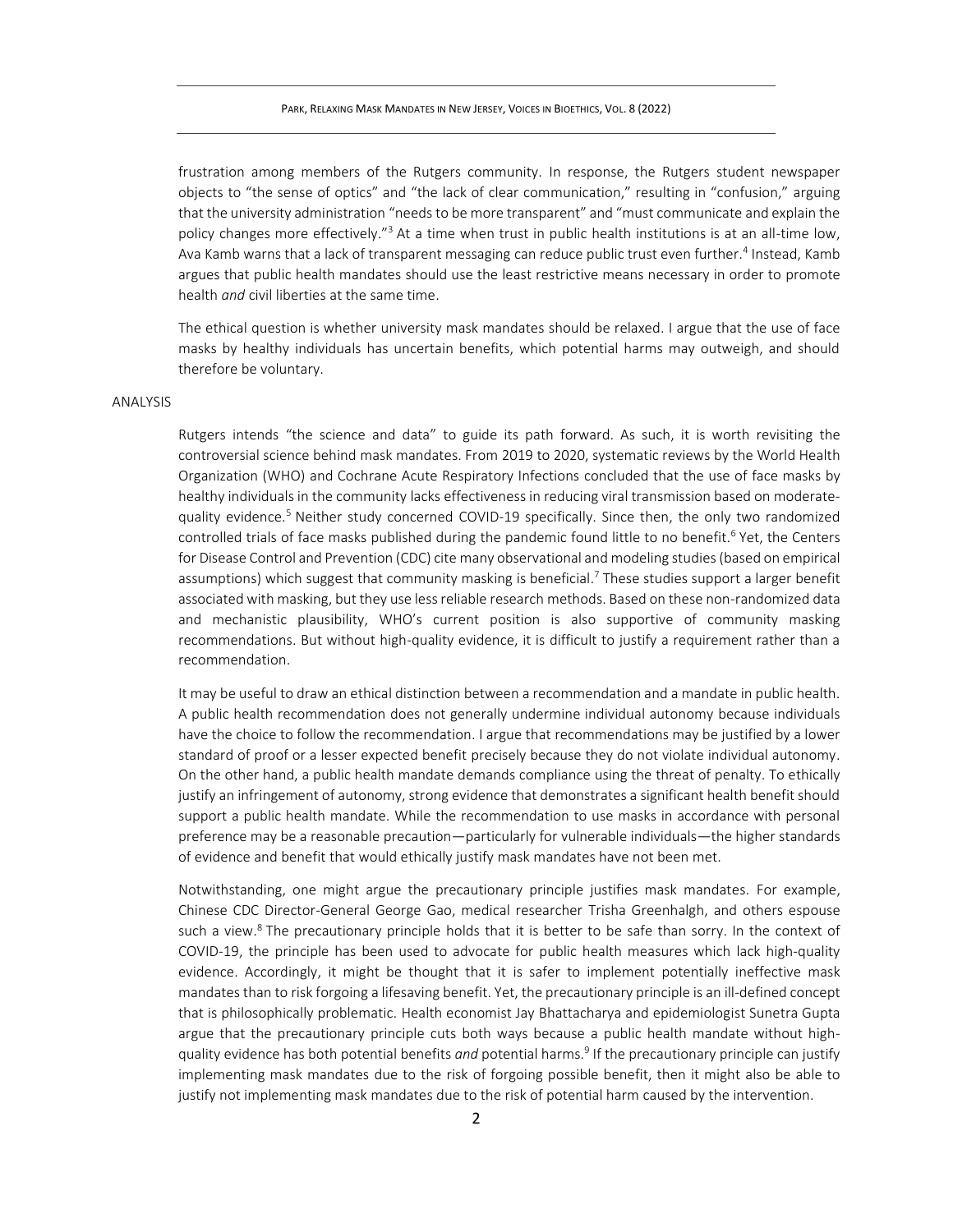PARK, RELAXING MASK MANDATES IN NEW JERSEY, VOICES IN BIOETHICS, VOL. 8 (2022)

It is commonly thought that there is little to lose from the use of face masks, but this is not necessarily true. According to WHO, CDC, and the European Centre for Disease Prevention and Control (ECDC), the harms of face masks may include headaches, difficulty breathing, skin lesions, difficulty communicating, a false sense of security, environmental pollution, impaired learning, delayed psychosocial development, and disadvantages for individuals with cognitive or mental disorders.<sup>10</sup> These include both potential and observed harms drawn from the scientific literature. Yet, the negative side effects of masks remain significantly under-investigated. For example, there is emerging mechanistic evidence that prolonged mask use or reuse increases both inhaled and environmental microplastics, the long-term effects of which are unknown. <sup>11</sup> The harms related to communication, learning, and psychosocial development are particularly problematic for educational institutions, whose mission is to promote these very things. It is, therefore, possible that masks have done more harm than good.

While many observational studies and models support the potential benefits of masks, some interpret these studies to mean that masks clearly work. However, the limited body of randomized data paints a less optimistic picture and cannot be used to rule out an increase in infection from masks. <sup>12</sup> Other types of studies, less reliable research methods, do rule this out and support masking. Bhattacharya and Gupta would argue that it is safer to encourage voluntary, evidence-based interventions than to foist these potential harms upon individuals for the sake of uncertain benefits.

It remains unclear whether and to what extent the use of face masks by healthy individuals in the community influenced COVID-19 mortality. However, it is clear to me that community masking does not meet the higher standard of evidence necessary to justify a mandate and that mask use is associated with potential harm. The already tenuous case for masks continues to weaken with a mixed body of evidence, the availability of effective pharmaceuticals, and widespread natural immunity to COVID-19. If public health should aim for the least restrictive means necessary to promote health while respecting civil liberties, then the extension of burdensome mask mandates which lack high-quality evidence is ethically problematic.

# CONCLUSION

Given the current state of COVID-19, a university mask mandate for a low-risk population with high levels of immunity is not justified. In times of fear and uncertainty, higher education institutions ought to make reasoned policy decisions guided by "the science and data." It would seem that, of the universities that mandated masks, Princeton has emerged as a national leader in mask policy while Rutgers lags behind. Schools across the nation should take note.

<sup>&</sup>lt;sup>1</sup> Rutgers University Eagleton Institute of Politics. Two-thirds of New Jerseyans agree with lifting school mask mandate, most comfortable returning to normal; half think NJ has done "just right" on pandemic. Accessed May 14, 2022. https://eagletonpoll.rutgers.edu/wp-content/uploads/2022/03/Rutgers-Eagleton-Poll-COVID-March-7-2022.pdf

<sup>2</sup> Calcado AM. Return to Campus Update – January 31, 2022. Accessed May 14, 2022. https://coronavirus.rutgers.edu/changesrelated-to-covid-19-protocols

<sup>&</sup>lt;sup>3</sup> The Daily Targum. Rutgers' new mask policies are more than confusing. Accessed May 14, 2022. https://dailytargum.com/article/2022/04/editorial-rutgers-new-mask-policies-are-more-than-confusing

<sup>4</sup> Kamb A. The false choice between public health and civil liberties. *Voices in Bioethics* 2020;6. doi:10.7916/vib.v6i.6297.

<sup>5</sup> World Health Organization Global Influenza Programme. *Non-pharmaceutical public health measures for mitigating the risk and impact of epidemic and pandemic influenza*. Geneva: World Health Organization; 2019; Jefferson T, Del Mar CB, Dooley L, et al.